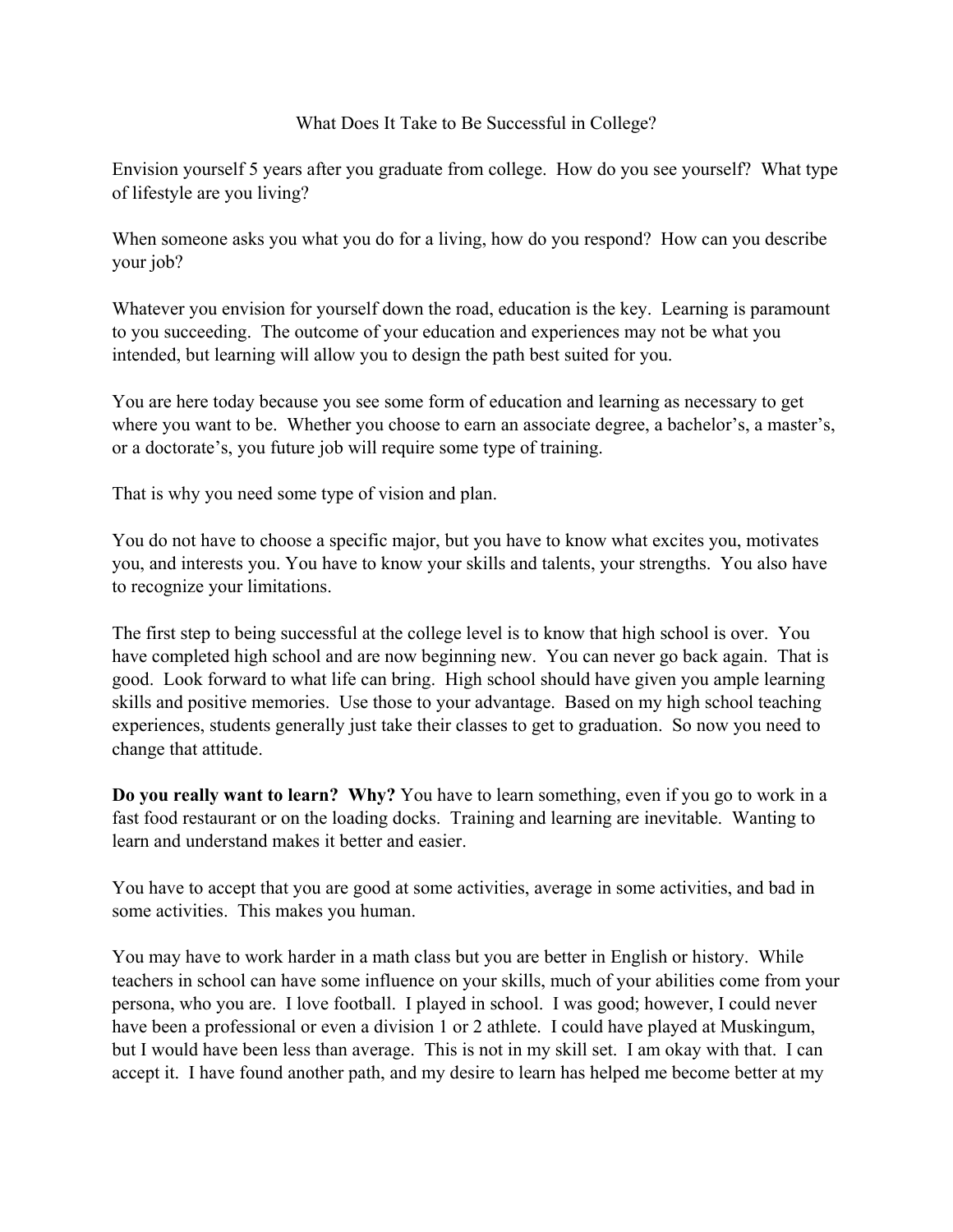strengths. I was able to learn to teach, and I think I was a decent teacher. This also allowed me to coach football. Coaching was another avenue for teaching.

The following are considerations to be successful at the college level:

- 1.) **Understand college expectations.** High school is over move on with your life. College is the next level of experience. College instructors and professors expect you to have knowledge when you enter their classes. They expect you to know how to read, study, and learn at the college level. Classes are 15 weeks. You need to be ready to perform at this next level.
	- a.) using various reading methods
		- \*reading headings and emphasized parts of assignments,
		- \*skimming and reviewing reading assignments quickly
		- \*perhaps taking notes or writing pertinent information when reading assignments.
	- b.) taking notes so that you understand them when you review them at a later time
	- c.) Studying adequately whether alone or in groups. tailoring the way you study for a specific course or field (science classes, math classes)
	- d.) using computer and researching methods effectively
- 2.) **Know your academic strengths and weaknesses.** Choose classes and programs that interest you and allow you to succeed. Avoid majors that are contrary to your abilities. Know what your abilities are and choose these types of classes.

## 3.) **Understand the processes and resources available to you.**

- a.) activating your school's account and accessing your email and other technological systems (i. e. Blackboard)
- b.) checking on financial aid issues and concepts (i. e. Satisfactory Academic Progress, SAP)
- c.) meeting with advisor to set up classes
- d.) registering for classes be sure to enroll in relevant classes
- 4.) **Get involved.** The more active you are on your campus, the more opportunities and resources you will understand and know.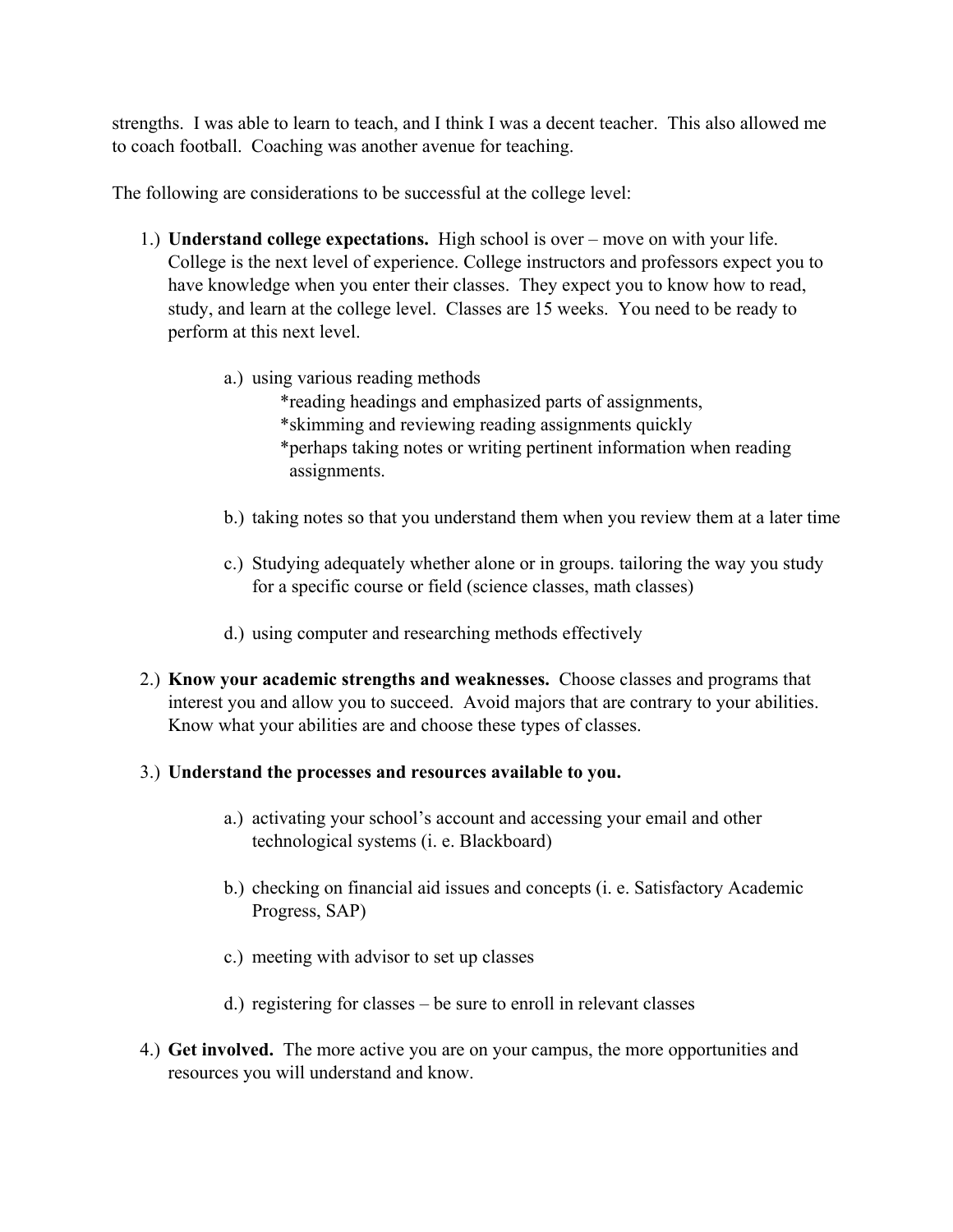- 5.) **Attend class.** Absences from classes affects grades negatively more than any other issue. Missing classes at the college level is easier than missing high school because you are on your own. Some instructors do not even take attendance. This is where you show a new maturity. No principals or teachers will be searching for you. You are responsible for yourself. As an aside to this concern, **be on time to class as well.**
- 6.) **Listen, focus, concentration, and understand.** When I taught in high school, I recognized when students were just sitting in class and going through motions and pretending to listen. I did this myself so I was aware of the clues and mannerisms. College is different because most instructors could care less if you are paying attention and listening. What they have to say will be on the exam. You have to understand that the information that they are giving is relevant to their field. Many programs, like nursing and social work and education, require some type of a test, internship, or capstone to either get into the program or fulfill a requirement to get into the field. The classes that you are taking will help prepare you for that moment. Focus is an important aspect to taking college courses.
	- a.) Take notes that you will remember when you need them. Writing them makes them more efficient; however, many instructors keep the notes on their Blackboard and would prefer that you simply listen in class.
	- b.) Pay attention to the details on the syllabus, like point values attached to assignments and due dates.
	- c.) Be sure to understand the process that each instructor uses for assignments, i. e. Blackboard, emails, hard copies.
	- d.) Ask questions of the instructor or other classmates. Make sure that the instructor is aware of all issues and concerns that you have. Communicate with instructors and listen to their directives.
	- e.) Attend class; however, if you have to miss, be sure that you contact the instructor and make up all work accordingly.
- 7.) **Take responsibility for your own decisions and actions.** The time has come to mature. What do you want out of life? How can education take you there? Is attending college what you want to do? Are you just in school because **everyone** says that you should be? Many students put college below working on the priority level. Some have to do that. Do you have to work? Are you majoring in the field that you want? Does it fit into your future vision of yourself?